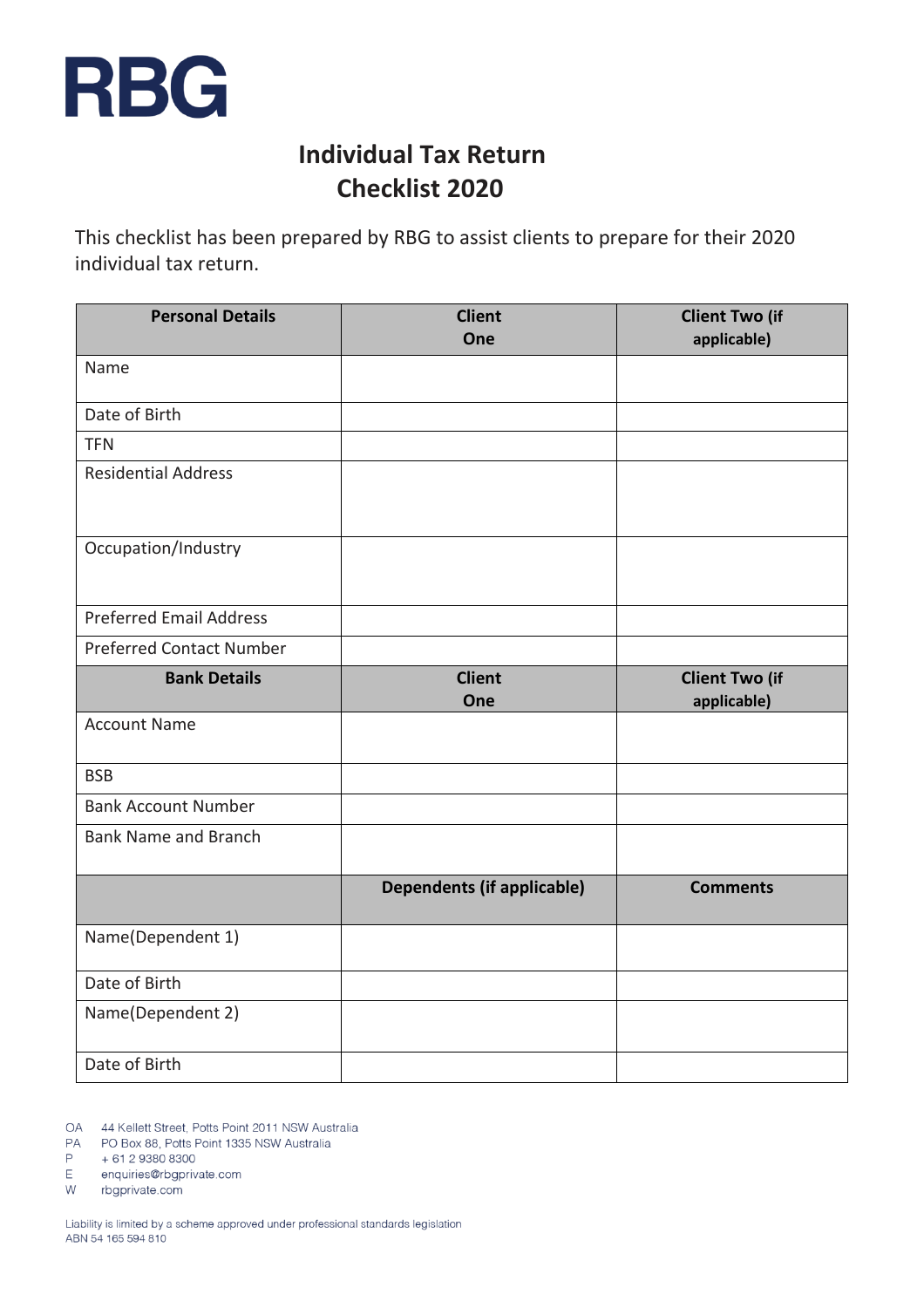| Category      | <b>Description</b>                                                                                                                                                                                                                                     | <b>Tick if</b><br>attached |
|---------------|--------------------------------------------------------------------------------------------------------------------------------------------------------------------------------------------------------------------------------------------------------|----------------------------|
| <b>Income</b> | Salary, wages, allowances, earnings, tips, director's fees, etc.<br>Obtain and attach PAYG payment summary statements.                                                                                                                                 |                            |
|               | <b>Employer lump sum payments</b><br>These payments are in respect of unused annual and long service leave paid<br>out on termination of employment.<br>Attach a copy of a statement of termination from your employer.                                |                            |
|               | <b>Employment termination payments (ETP's)</b><br>Obtain and attach any ETP payment summaries and employer termination<br>statements.                                                                                                                  |                            |
|               | Australian Government allowances and payments like Newstart,<br><b>Youth Allowance and Austudy payment</b><br>Provide details of all Youth Allowance, Newstart, Sickness Allowance or<br>special Benefit, or other educational or training allowances. |                            |
|               | Australian Government pensions and other allowances and Other<br>Australian annuities and superannuation income streams<br>Attach details of taxable and rebatable components of pension e.g.<br>statements.                                           |                            |
|               | Australian superannuation lump sum payments<br>Attach any statements or documents<br>Superannuation lump sums paid from a taxed source to a person aged 60<br>or over are tax free. Lump sums paid to persons under 60 are still taxable.              |                            |
|               | <b>Attributed personal services income (PSI)</b><br><b>Attach all Payment Summaries</b><br>See Rose if you believe you may have PSI                                                                                                                    |                            |
|               | <b>Gross interest</b><br>Interest that is received or credited in a year is taxable.<br>Please include year-end bank statement, showing interest earned for the<br>year ended 30 June 2020.                                                            |                            |
|               | <b>Dividends</b><br>Unfranked, partly franked and fully franked dividends are assessable for<br>taxation purposes. Attach all dividend statements.                                                                                                     |                            |
|               | <b>Employee Share Schemes</b><br>Attach all information concerning employer scheme.                                                                                                                                                                    |                            |

OA 44 Kellett Street, Potts Point 2011 NSW Australia

- PA PO Box 88, Potts Point 1335 NSW Australia
- P. +61293808300
- $\mathsf{E}^$ enquiries@rbgprivate.com
- W rbgprivate.com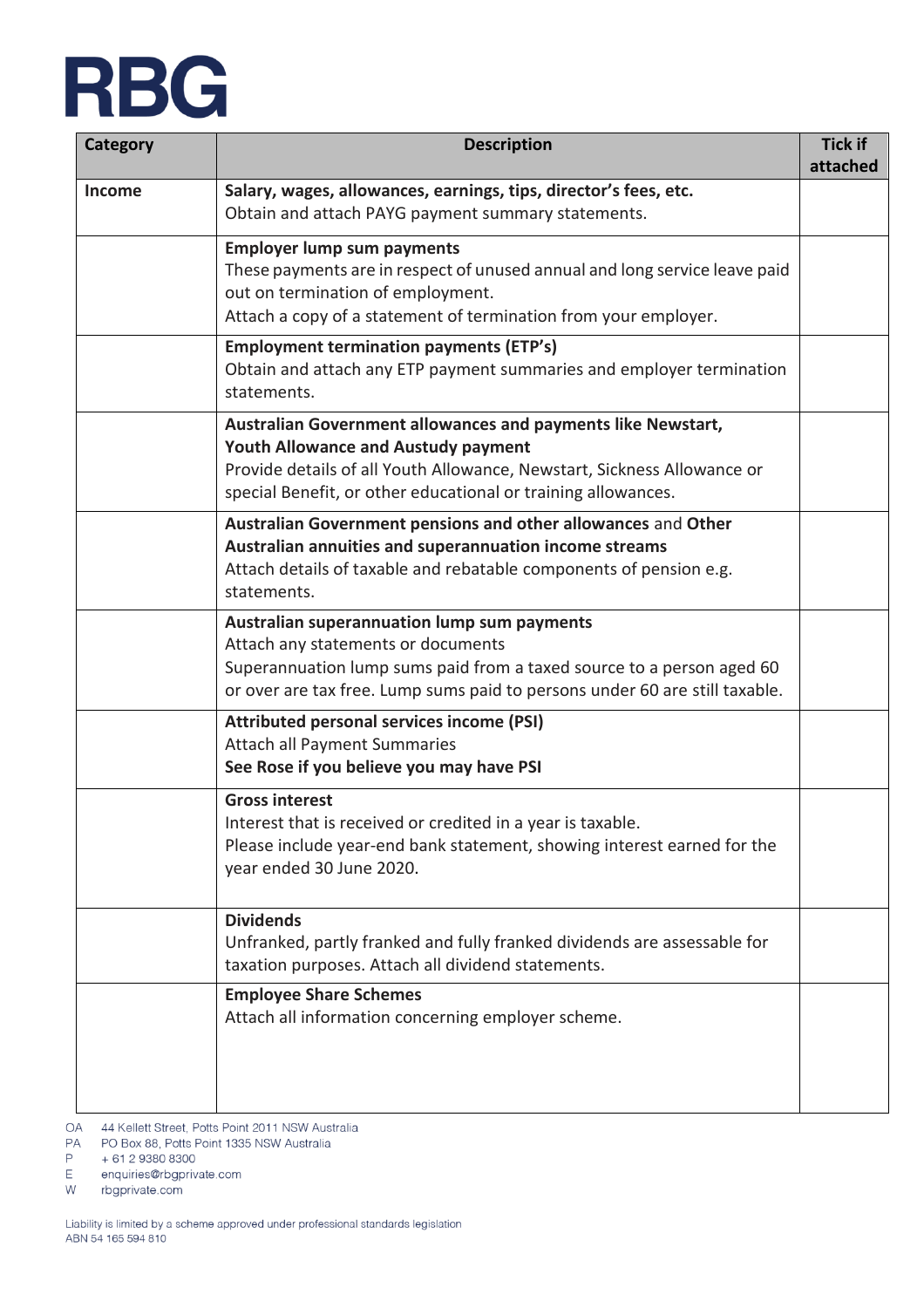| Category                     | <b>Description</b>                                                                                                | Tick if<br>attached |
|------------------------------|-------------------------------------------------------------------------------------------------------------------|---------------------|
| Supplement Income<br>or Loss | <b>Partnerships and trusts</b><br>Attach Annual Taxation Statements that detail partnership, trust or a           |                     |
|                              | managed investment trust income received.                                                                         |                     |
|                              | Note: from 1 July 2010 trustees of closely held trusts are required to                                            |                     |
|                              | withhold amounts from distributions to individual beneficiaries who have                                          |                     |
|                              | not provided their TFN. Beneficiaries who have had amounts withheld from                                          |                     |
|                              | their trust distributions can claim a credit.                                                                     |                     |
|                              | <b>Personal Services Income (PSI)</b>                                                                             |                     |
|                              | If you are a sole trader and you received income of 80% or more from one                                          |                     |
|                              | client-you may be subject to PSI rules.                                                                           |                     |
|                              | Note: There are special rules for the tax treatment of PSI earned by sole                                         |                     |
|                              | traders including contractors and consultants. Contact Rose for more                                              |                     |
|                              | information.                                                                                                      |                     |
|                              | Net income or loss from business                                                                                  |                     |
|                              | Provide all details if you received income from any business other than PSI.                                      |                     |
|                              | <b>Capital gains</b><br>Provide:                                                                                  |                     |
|                              | Description of the asset, the purchase date, the purchase cost (inclusive of                                      |                     |
|                              | stamp duty, if applicable), the date and amount of any expenditure                                                |                     |
|                              | incurred, including eligible incidental costs, the sale date, and the sale                                        |                     |
|                              | proceeds amount.                                                                                                  |                     |
|                              | Rent                                                                                                              |                     |
|                              | Provide details of:                                                                                               |                     |
|                              | • Purchase and disposal contracts for the property                                                                |                     |
|                              | • Percentage of the ownership of the property                                                                     |                     |
|                              | . Date the property became available for rent, if the date falls within the<br>year ended 30 June 2020            |                     |
|                              | . Interest charged on money borrowed to purchase, build or renovate the                                           |                     |
|                              | rental property and interest incurred in respect of purchase of                                                   |                     |
|                              | depreciating assets for the property                                                                              |                     |
|                              | • Details of any capital works expenditure to the rental property.                                                |                     |
|                              | • Rental and other rental related income earned (worksheet-page 4)                                                |                     |
|                              | • Other expenses relating to the rental property (worksheet-page 4)                                               |                     |
|                              | Note to clients: Borrowing costs are claimed over the life of the loan or five<br>years, whichever is the lesser. |                     |
|                              | Also, you may be able to claim a tax deduction for the construction costs of                                      |                     |
|                              | the property or structural improvements. See Rose for further information.                                        |                     |
|                              | 44 Kellett Street, Potts Point 2011 NSW Australia                                                                 |                     |

 $\circ$ PA PO Box 88, Potts Point 1335 NSW Australia

- $P$
- + 61 2 9380 8300
- $\mathsf E$ enquiries@rbgprivate.com
- ${\sf W}$ rbgprivate.com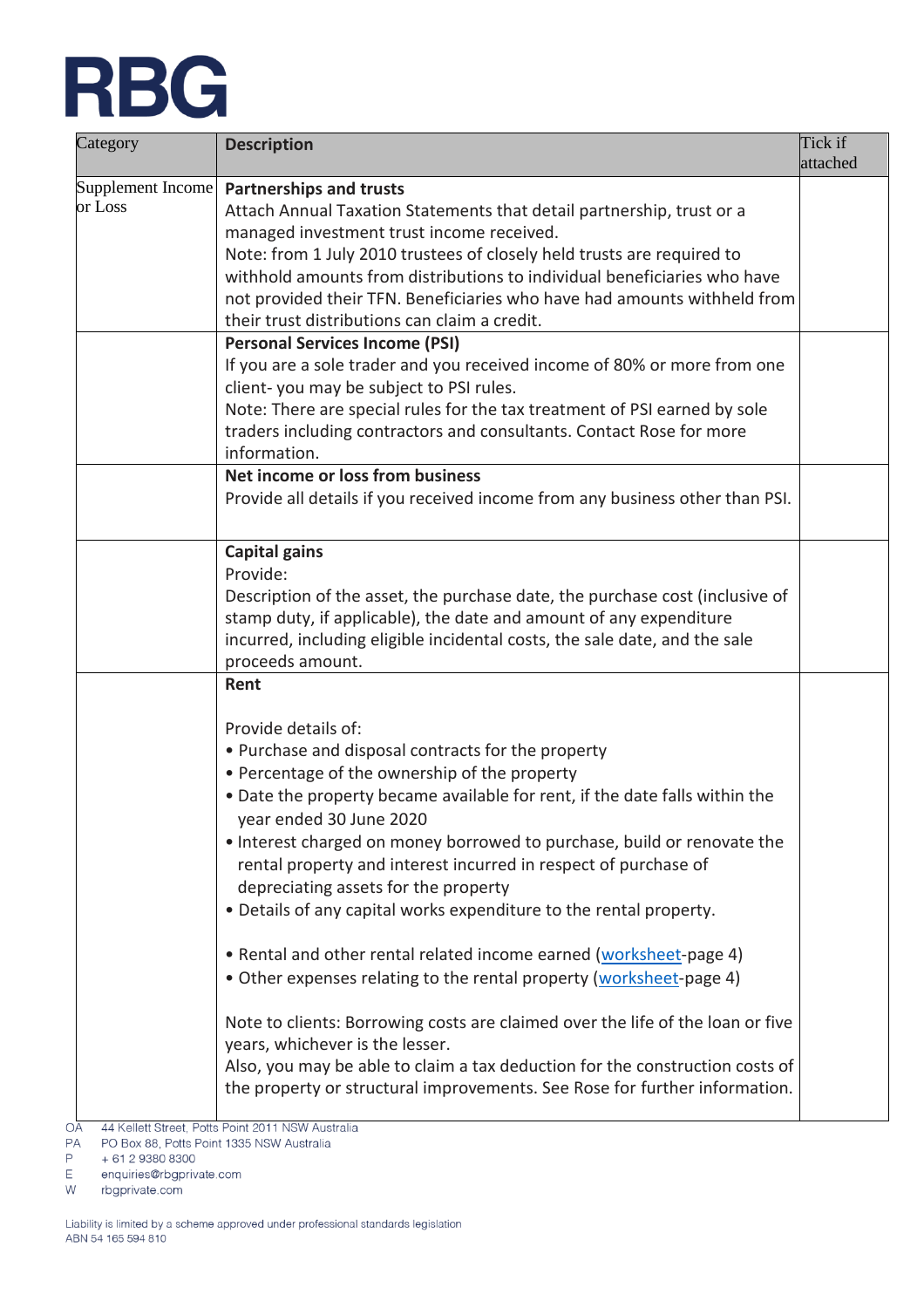<span id="page-3-0"></span>

|                   |                                   | <b>Rental Property Worksheet</b>                                                                                                                                                                                                   | \$ |
|-------------------|-----------------------------------|------------------------------------------------------------------------------------------------------------------------------------------------------------------------------------------------------------------------------------|----|
|                   | <b>Income</b>                     | Rental Income                                                                                                                                                                                                                      |    |
|                   |                                   | Other rental related income                                                                                                                                                                                                        |    |
|                   | <b>Expenses</b>                   | Advertising for tenants                                                                                                                                                                                                            |    |
|                   |                                   | Body corporate fees or charges                                                                                                                                                                                                     |    |
|                   |                                   | Borrowing expenses                                                                                                                                                                                                                 |    |
|                   |                                   | Cleaning                                                                                                                                                                                                                           |    |
|                   |                                   | Council rates                                                                                                                                                                                                                      |    |
|                   |                                   | Deductions for decline in value                                                                                                                                                                                                    |    |
|                   |                                   | Gardening / lawn mowing                                                                                                                                                                                                            |    |
|                   |                                   | Insurance                                                                                                                                                                                                                          |    |
|                   |                                   | Interest on loans                                                                                                                                                                                                                  |    |
|                   |                                   | Land tax                                                                                                                                                                                                                           |    |
|                   |                                   | Legal expenses                                                                                                                                                                                                                     |    |
|                   |                                   | Pest control                                                                                                                                                                                                                       |    |
|                   |                                   | Property agent fees or commissions                                                                                                                                                                                                 |    |
|                   |                                   | Repairs and maintenances                                                                                                                                                                                                           |    |
|                   |                                   | Capital work deductions                                                                                                                                                                                                            |    |
|                   |                                   | Stationery, telephone and postage                                                                                                                                                                                                  |    |
|                   |                                   | Travel expenses                                                                                                                                                                                                                    |    |
|                   |                                   | Water charges                                                                                                                                                                                                                      |    |
|                   |                                   | Sundry rental expenses                                                                                                                                                                                                             |    |
|                   |                                   | Bonuses from life companies and friendly societies                                                                                                                                                                                 |    |
|                   | claimed.                          | Provide documentation regarding bonuses received on insurance bonds<br>issued by life insurers and friendly societies. Bonuses are tax free if cashed<br>in after 10 years. If not, the bonuses may be taxable and a rebate can be |    |
|                   | <b>Other income</b>               | Have you received any other benefit / income during the year that has not<br>been discussed above? Examples include:<br>• A non-qualifying component of an ETP                                                                     |    |
|                   |                                   | • Lump sum payments in arrears                                                                                                                                                                                                     |    |
|                   |                                   | • Foreign exchange gains                                                                                                                                                                                                           |    |
|                   | • Royalties                       |                                                                                                                                                                                                                                    |    |
|                   | · Scholarships, bursaries, grants |                                                                                                                                                                                                                                    |    |
|                   |                                   | • Any assessable balancing adjustments on depreciating assets                                                                                                                                                                      |    |
|                   |                                   | · Jury service fees                                                                                                                                                                                                                |    |
| <b>Deductions</b> |                                   | Do you wish to claim more than \$ 300 in work-related expenses?                                                                                                                                                                    |    |
|                   | If No                             | Substantiation not necessary for reasonable claims up to \$300.                                                                                                                                                                    |    |
|                   | If Yes                            | Please complete the sections below.                                                                                                                                                                                                |    |

OA 44 Kellett Street, Potts Point 2011 NSW Australia

- PA PO Box 88, Potts Point 1335 NSW Australia
- P. +61293808300
- $\mathsf{E}^$ enquiries@rbgprivate.com
- W rbgprivate.com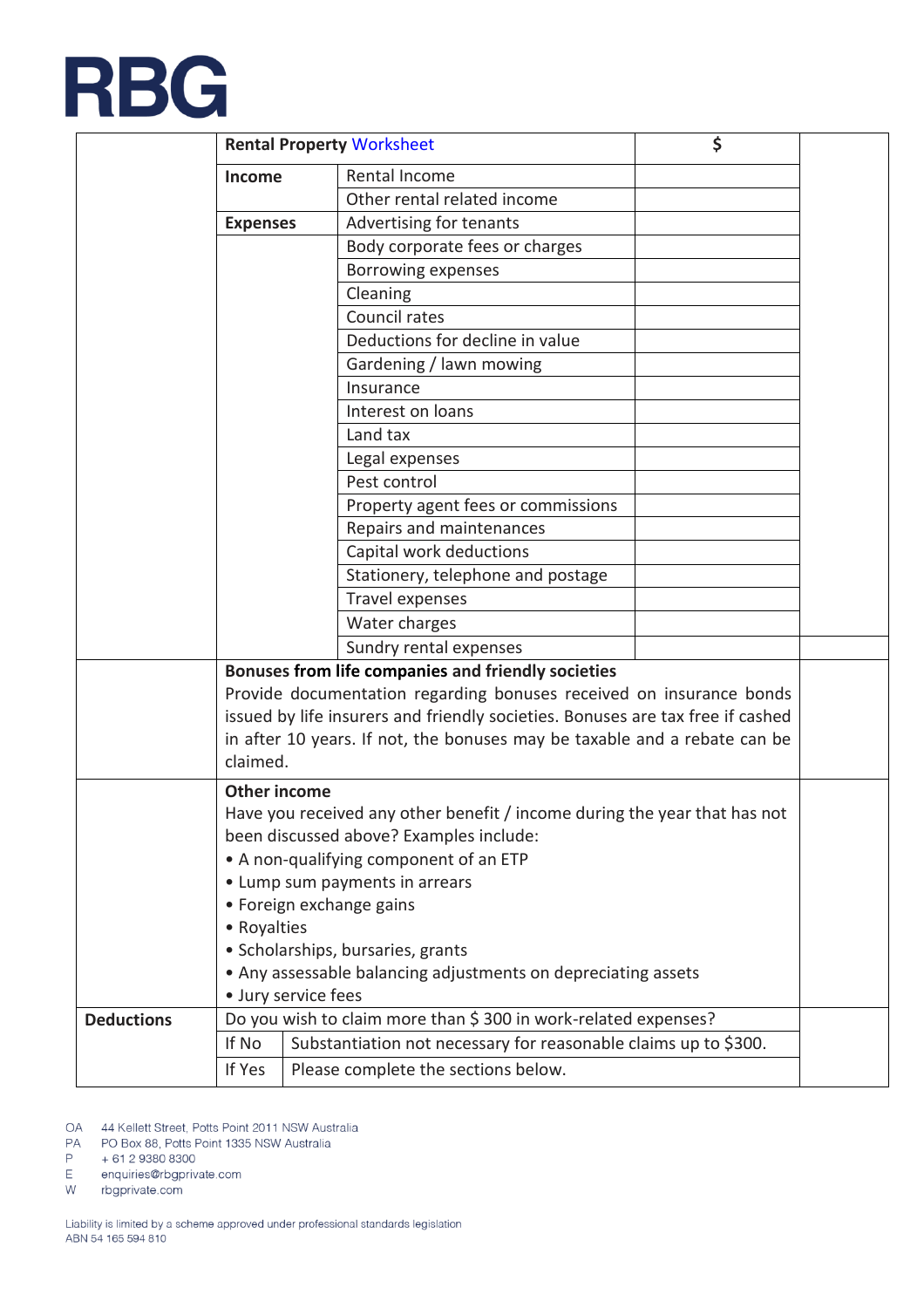| Work related car expenses |                   |                                                                                                                                                                                                                                                                                                                                                   |  |
|---------------------------|-------------------|---------------------------------------------------------------------------------------------------------------------------------------------------------------------------------------------------------------------------------------------------------------------------------------------------------------------------------------------------|--|
|                           |                   | 1. Cents per kilometer method<br>Claim is based on a set rate for each business kilometer travelled. You are able to<br>claim costs by applying the set rate up to a maximum of 5,000 business kilometers.<br>The rate for the 2020 year is 68 cents per kilometer.                                                                               |  |
|                           |                   | Where you and another joint owner use the car for separate income- producing<br>purposes, you can each claim up to a maximum of 5,000 kilometers.<br>2. Logbook method<br>Claim is based on the business use percentage of car expenses. If this is the first year<br>you start using logbook, ensure logbook kept for 12 consecutive weeks. Each |  |
|                           |                   | logbook is valid for 5 years, unless the business use percentage varied by more than<br>10%.                                                                                                                                                                                                                                                      |  |
|                           |                   | IT IS RECOMMENDED THAT CLIENTS USE THE LOG BOOK METHOD!<br>Contact Rose if you need a logbook.                                                                                                                                                                                                                                                    |  |
| <b>Total</b>              | Work-             | Work related travel expenses                                                                                                                                                                                                                                                                                                                      |  |
| (\$)                      | related<br>$(\%)$ | <b>Domestic Travel</b>                                                                                                                                                                                                                                                                                                                            |  |
|                           |                   | To make a claim you are generally required to sleep away from home. Expenses<br>include meals, accommodation, car hire and incidentals, such as tolls, parking and<br>hire of third-party vehicles.                                                                                                                                               |  |
|                           |                   | <b>Overseas Travel</b><br>You must have documentary evidence as well as diary. Substantiation is not<br>required if you have received a 'reasonable allowance' from your employer for<br>accommodation (domestic only), food, drink and incidentals if allowance within<br>ATO limits.                                                            |  |
|                           |                   | Work related uniform, occupation specific or protective clothing, laundry and<br>dry-cleaning expenses                                                                                                                                                                                                                                            |  |
|                           |                   | • Protective clothing and safety footwear - clothing or footwear that is<br>specifically designed to protect, or                                                                                                                                                                                                                                  |  |
|                           |                   | • Compulsory uniforms - non-conventional clothing that the employee is<br>compelled to wear or                                                                                                                                                                                                                                                    |  |
|                           |                   | • Non-compulsory uniforms-clothing that your employer has registered with<br>AusIndustry, or                                                                                                                                                                                                                                                      |  |
|                           |                   | • Occupational-specific - clothing that identifies a person as a member of a<br>specific profession, trade, vocation, occupation, or calling.                                                                                                                                                                                                     |  |
|                           |                   | You cannot claim the cost of purchasing or cleaning plain uniforms or clothes, such<br>as black trousers, white shirts, suits and stockings, even if your employer requires<br>you to wear them.                                                                                                                                                  |  |
|                           |                   | Tax tips: 1. You can claim the cost of renting, repairing and cleaning any of the<br>above work related clothing; 2. You can only claim laundry and dry cleaning<br>expenses in respect of work-related uniforms and occupation specific clothing.                                                                                                |  |

OA 44 Kellett Street, Potts Point 2011 NSW Australia

- P. +61293808300
- $E$ enquiries@rbgprivate.com
- W rbgprivate.com

PA PO Box 88, Potts Point 1335 NSW Australia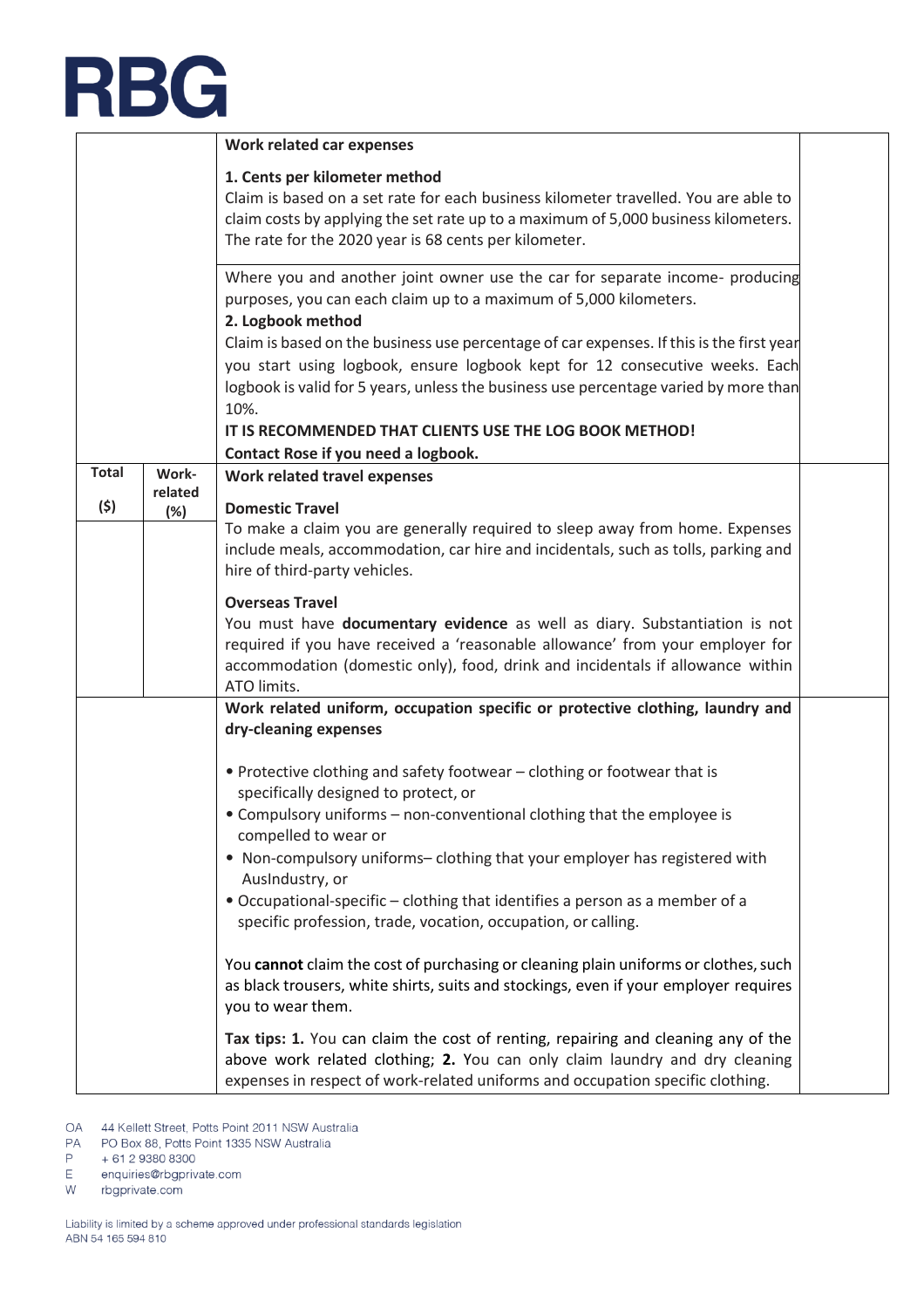| <b>Description</b><br><b>Category</b> |                         | <b>Tick if</b>                                                                                                                                                                                                                                                                                                                                                                                                                                                                                                                                                                                                                                                                                                                                                                                                                 |          |
|---------------------------------------|-------------------------|--------------------------------------------------------------------------------------------------------------------------------------------------------------------------------------------------------------------------------------------------------------------------------------------------------------------------------------------------------------------------------------------------------------------------------------------------------------------------------------------------------------------------------------------------------------------------------------------------------------------------------------------------------------------------------------------------------------------------------------------------------------------------------------------------------------------------------|----------|
|                                       |                         |                                                                                                                                                                                                                                                                                                                                                                                                                                                                                                                                                                                                                                                                                                                                                                                                                                | attached |
| Total<br>(5)                          | Work-<br>related<br>(%) | Work related self-education expenses<br>Examples include student union fees, books, stationery, consumables,<br>travel, and depreciation.                                                                                                                                                                                                                                                                                                                                                                                                                                                                                                                                                                                                                                                                                      |          |
|                                       |                         | Tax tip: the ATO pays particular attention to these items, so ensure that you<br>have receipts/evidence of payment. Please note that your self-education<br>expense may be reduced by \$250 in some instances.                                                                                                                                                                                                                                                                                                                                                                                                                                                                                                                                                                                                                 |          |
|                                       |                         | Other work related expenses<br>a) Examples include union fees, seminars, overtime meals, telephone,<br>subscriptions, briefcase, calculator, electronic organisers, and tools,<br>equipment and assets not exceeding \$300. You cannot<br>claim<br>entertainment, fines or penalties, and private expenses such as child care<br>expenses or fees paid to social clubs.                                                                                                                                                                                                                                                                                                                                                                                                                                                        |          |
|                                       |                         | b) Home office Expenses<br>Estimated hours worked at your home office per week or;<br>actual expenses apportioned on a floor area basis and a time basis.<br>*New rules apply if you intend to claim working from home expenses.<br>Please contact our office for more information.                                                                                                                                                                                                                                                                                                                                                                                                                                                                                                                                            |          |
|                                       |                         | <b>Gifts or donations</b><br>Ensure that all donations you make are to endorsed deductible gift<br>recipients. Please provide receipts. Employees who make donations under<br>salary sacrifice arrangements are not entitled to claim an income tax deduction for<br>the donation on their own tax return.                                                                                                                                                                                                                                                                                                                                                                                                                                                                                                                     |          |
|                                       |                         | Cost of managing tax affairs<br>This includes costs in relation to the preparation and lodgment of your tax<br>return and activity statements, travel to obtain tax advice from a recognised<br>tax adviser, appeals made to the Administrative Appeals Tribunal or courts<br>in relation to your tax affairs and obtain a valuation needed for a deductible<br>donation of property or for a deduction for entering into a conservation<br>covenant.<br>This also includes associated costs such as buying tax reference material,<br>lodging your tax return through a registered tax agent, obtaining tax advice<br>from a recognized tax adviser, and dealing with the ATO about your tax<br>affairs.<br>Note: This also includes travel to RGCA office for your tax strategy meeting.<br>Please attach documents/receipt. |          |

- $\mathsf{E}^$ enquiries@rbgprivate.com
- W rbgprivate.com

OA 44 Kellett Street, Potts Point 2011 NSW Australia

PA PO Box 88, Potts Point 1335 NSW Australia

P. +61293808300